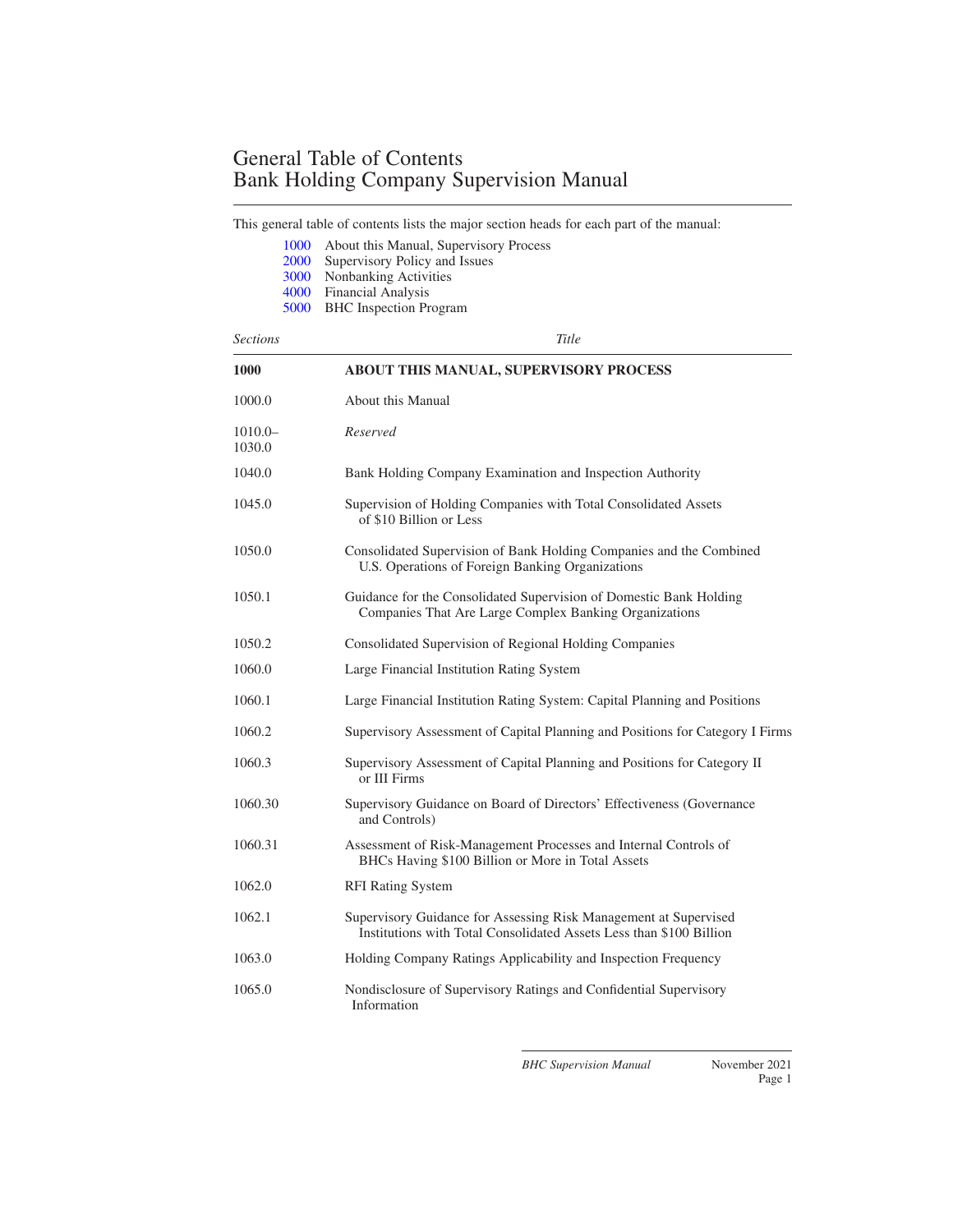<span id="page-1-0"></span>

| <b>Sections</b> | Title                                                                                                     |
|-----------------|-----------------------------------------------------------------------------------------------------------|
| 1070.1          | Communication of Supervisory Findings                                                                     |
| 1072.0          | Considerations in Assigning and Revising Supervisory Ratings                                              |
| 1080.0          | Federal Reserve System Holding Company Surveillance Program                                               |
| 1080.1          | Surveillance Program for Small Holding Companies                                                          |
| 2000            | <b>SUPERVISORY POLICY AND ISSUES</b>                                                                      |
| 2000.0          | Introduction to Topics for Supervisory Review                                                             |
| 2010.0          | Supervision of Subsidiaries                                                                               |
| 2010.1          | <b>Funding Policies</b>                                                                                   |
| 2010.2          | Loan Administration                                                                                       |
| 2010.3          | Investments                                                                                               |
| 2010.4          | <b>Consolidated Planning Process</b>                                                                      |
| 2010.5          | <b>Environmental Liability</b>                                                                            |
| 2010.6          | Financial Institution Subsidiary Retail Sales of Nondeposit Investment Products                           |
| 2010.7          | Reserved                                                                                                  |
| 2010.8          | Sharing of Facilities and Staff by Banking Organizations                                                  |
| 2010.9          | Required Absences from Sensitive Positions                                                                |
| 2010.10         | <b>Internal Loan Review</b>                                                                               |
| 2010.11         | Private-Banking Functions and Activities                                                                  |
| 2010.12         | Fees Involving Investments of Fiduciary Assets in Mutual Funds and Potential<br>Conflicts of Interest     |
| 2010.13         | Establishing Accounts for Foreign Governments Embassies, and Political<br>Figures                         |
| 2020.0          | Intercompany Transactions                                                                                 |
| 2020.1          | Transactions Between Member Banks and Their Affiliates—Sections 23A<br>and 23B of the Federal Reserve Act |
| 2020.2          | Loan Participations                                                                                       |
| 2020.3          | Sale and Transfer of Assets                                                                               |
| 2020.4          | <b>Compensating Balances</b>                                                                              |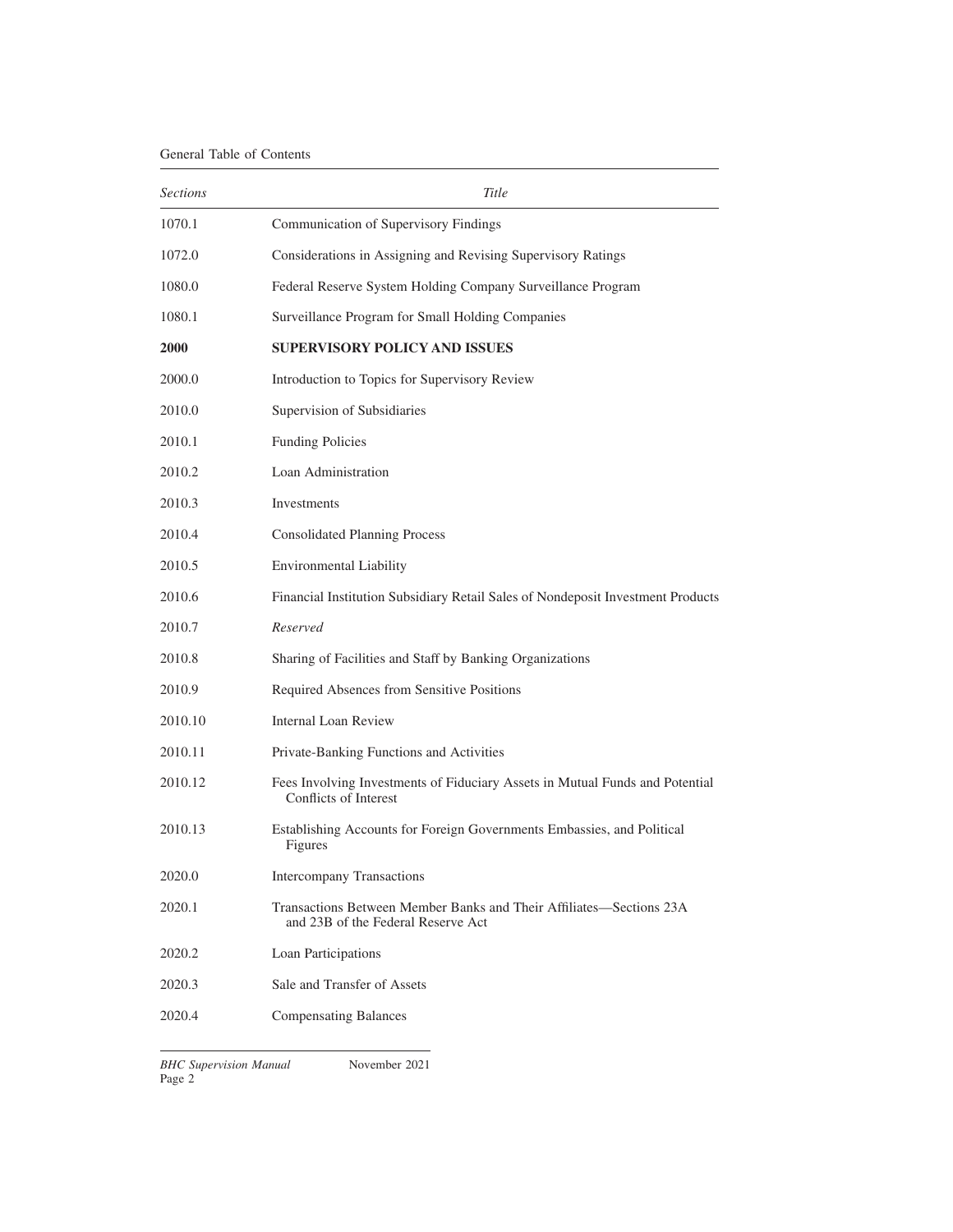| <b>Sections</b> | Title                                                                               |
|-----------------|-------------------------------------------------------------------------------------|
| 2020.5          | Dividends                                                                           |
| 2020.6          | Management and Service Fees                                                         |
| 2020.7          | Transfer of Low-Quality Assets                                                      |
| 2020.8          | Reserved                                                                            |
| 2020.9          | Split-Dollar Life Insurance                                                         |
| 2030.0          | Grandfather Rights—Retention and Expansion of Activities                            |
| 2040.0          | Commitments to the Federal Reserve                                                  |
| 2050.0          | Extensions of Credit to BHC Officials                                               |
| 2060.0          | Management Information Systems (General)                                            |
| 2060.05         | Policy Statement on the Internal Audit Function and Its Outsourcing                 |
| 2060.07         | Supplemental Policy Statement on the Internal Audit Function and<br>Its Outsourcing |
| 2060.1          | Audit                                                                               |
| 2060.2          | <b>Budget</b>                                                                       |
| 2060.3          | Records and Statements                                                              |
| 2060.4          | Structure and Reporting                                                             |
| 2060.5          | Insurance                                                                           |
| 2065.1          | Nonaccrual Loans (Accounting, Reporting, and Disclosure Issues)                     |
| 2065.2          | Maintaining and Documenting the Allowance for Loan and Lease Losses                 |
| 2065.3          | <b>Allowance for Credit Losses</b>                                                  |
| 2068.0          | Sound Incentive Compensation Policies                                               |
| 2070.0          | Taxes—Consolidated Tax Filing                                                       |
| 2080.0          | Funding-Introduction                                                                |
| 2080.05         | Bank Holding Company Funding and Liquidity                                          |
| 2080.1          | Commercial Paper and Other Short-term Uninsured Debt Obligations<br>and Securities  |
| 2080.2          | Long-Term Debt                                                                      |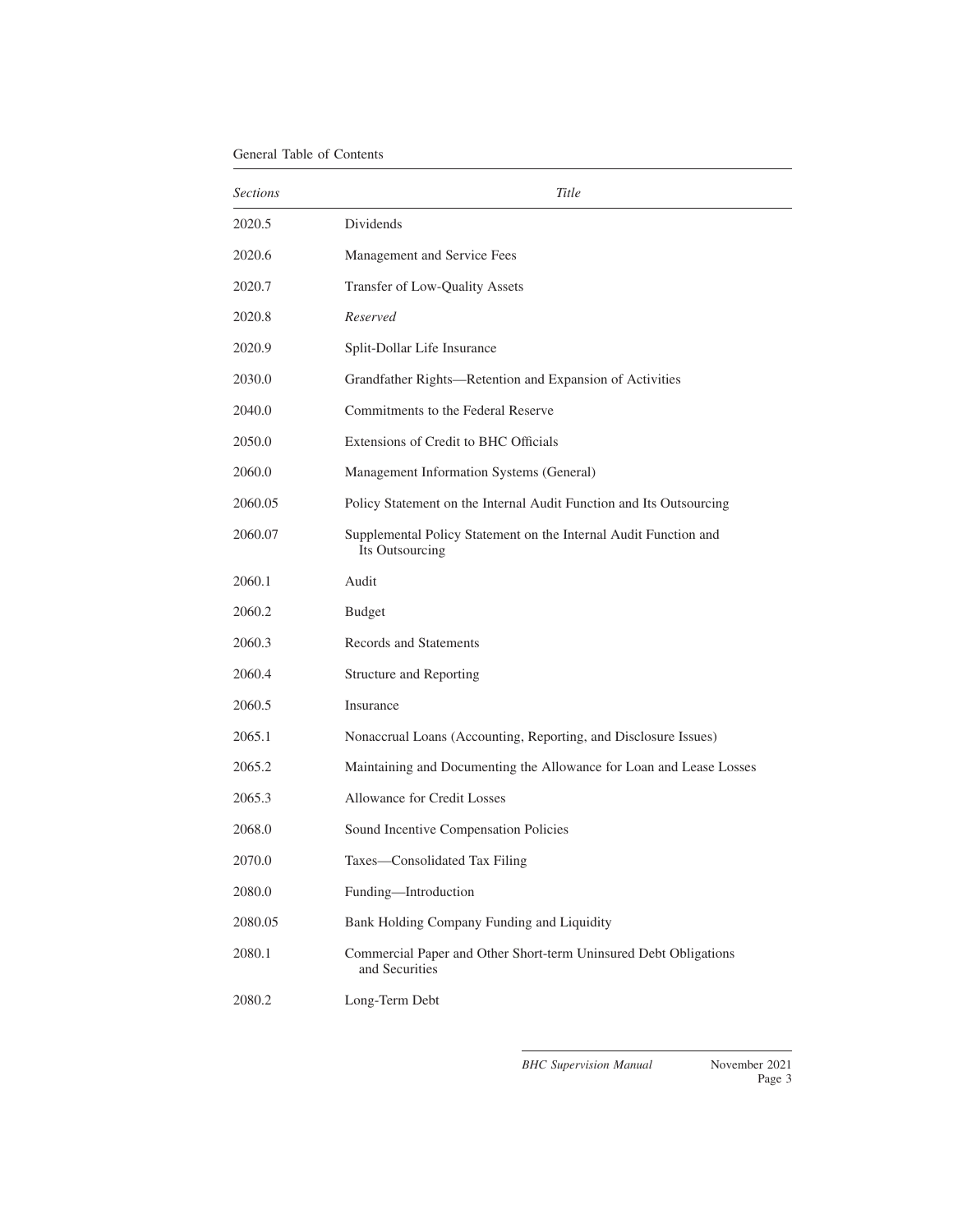| <b>Sections</b>       | Title                                                                            |
|-----------------------|----------------------------------------------------------------------------------|
| 2080.3                | Equity                                                                           |
| 2080.4                | <b>Retention of Earnings</b>                                                     |
| 2080.5                | Pension Funding and Employee Stock Option Plans                                  |
| 2080.6                | Bank Holding Company Funding from Sweep Accounts                                 |
| 2090.0                | Control and Ownership-General                                                    |
| 2090.05               | <b>Qualified Family Partnerships</b>                                             |
| 2090.1                | Change in Control                                                                |
| 2090.2                | <b>BHC</b> Formations                                                            |
| 2090.3                | <b>Treasury Stock Redemptions</b>                                                |
| 2090.4                | Policy Statements on Equity Investments in Banks and Bank Holding Compa-<br>nies |
| 2090.5                | Acquisitions of Bank Shares Through Fiduciary Accounts                           |
| 2090.6                | <b>Control Determinants</b>                                                      |
| 2090.7                | Nonbank Banks                                                                    |
| 2090.8                | Liability of Commonly Controlled Depository Institutions                         |
| 2091.0-<br>2092.0     | Reserved                                                                         |
| 2093.0                | Control and Ownership-Shareholder Protection Arrangements                        |
| 2100.0                | <b>International Banking Activities</b>                                          |
| 2110.0                | Formal Corrective Actions                                                        |
| 2120.0                | Foreign Corrupt Practices Act and Federal Election Campaign Act                  |
| 2122.0                | Internal Credit-Risk Ratings at Large Firms                                      |
| 2124.0                | Risk-Focused Safety-and-Soundness Inspections                                    |
| $2124.01-$<br>2124.04 | Reserved                                                                         |
| 2124.05               | Consolidated Supervision Framework for Large Financial Institutions              |
| 2124.07               | Compliance Risk-Management Programs and Oversight at Large Firms                 |
| 2124.1                | Assessment of Information Technology in Risk-Focused Supervision                 |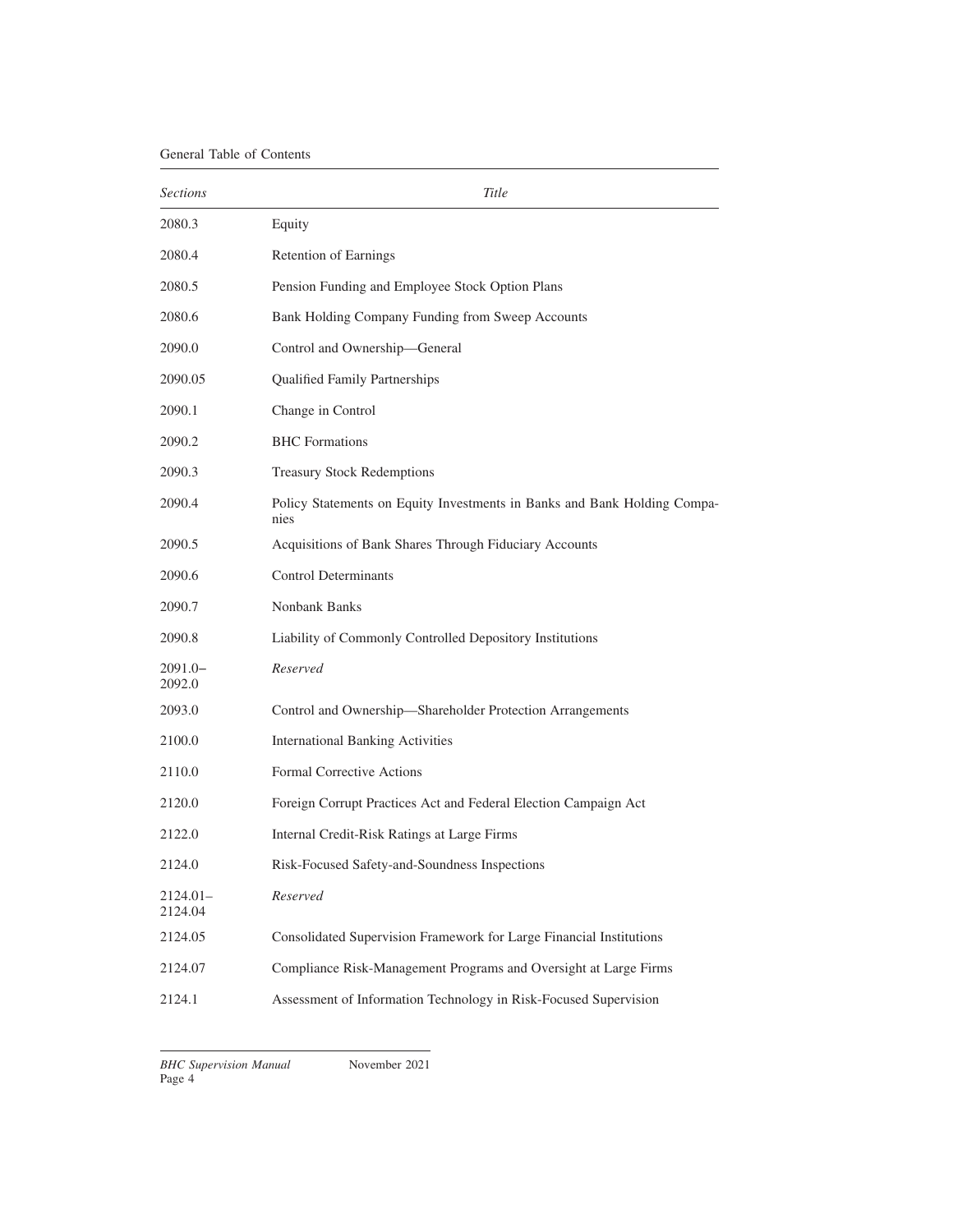| <i>Sections</i> | Title                                                                                                            |
|-----------------|------------------------------------------------------------------------------------------------------------------|
| 2124.2          | Reserved                                                                                                         |
| 2124.3          | Managing Outsourcing Risk                                                                                        |
| 2124.4          | <b>Information Security Standards</b>                                                                            |
| 2124.5          | Identity Theft Red Flags and Address Discrepancies                                                               |
| 2126.0          | Model Risk Management                                                                                            |
| 2126.1          | Investment Securities and End-User Derivatives Activities                                                        |
| 2126.2          | Investing in Securities without Reliance on Ratings of Nationally<br>Recognized Statistical Rating Organizations |
| 2126.3          | Counterparty Credit Risk Management Systems                                                                      |
| 2126.5          | Volcker Rule (Section 13 of the Bank Holding Company Act)                                                        |
| 2127.0          | Interest-Rate Risk—Risk Management and Internal Controls                                                         |
| 2128.0          | Structured Notes-Risk Management and Internal Controls                                                           |
| 2128.01         | Reserved                                                                                                         |
| 2128.02         | <b>Asset Securitization</b>                                                                                      |
| 2128.03         | Credit-Supported and Asset-Backed Commercial Paper                                                               |
| 2128.04         | Implicit Recourse Provided to Asset Securitizations                                                              |
| 2128.05         | Securitization Covenants Linked to Supervisory Actions or Thresholds                                             |
| 2128.06         | Valuation of Retained Interests and Risk Management of Securitization<br>Activities                              |
| 2128.07         | Reserved                                                                                                         |
| 2128.08         | Subprime Lending                                                                                                 |
| 2128.09         | Elevated-Risk Complex Structured Finance Activities                                                              |
| 2129.0          | Credit Derivatives-Risk Management and Internal Controls                                                         |
| 2129.05         | Risk and Capital Management-Secondary-Market Credit Activities                                                   |
| 2130.0          | Futures, Forward, and Option Contracts                                                                           |
| 2140.0          | Securities Lending                                                                                               |
| 2150.0          | <b>Repurchase Transactions</b>                                                                                   |
| 2160.0          | Recognition and Control of Exposure to Risk                                                                      |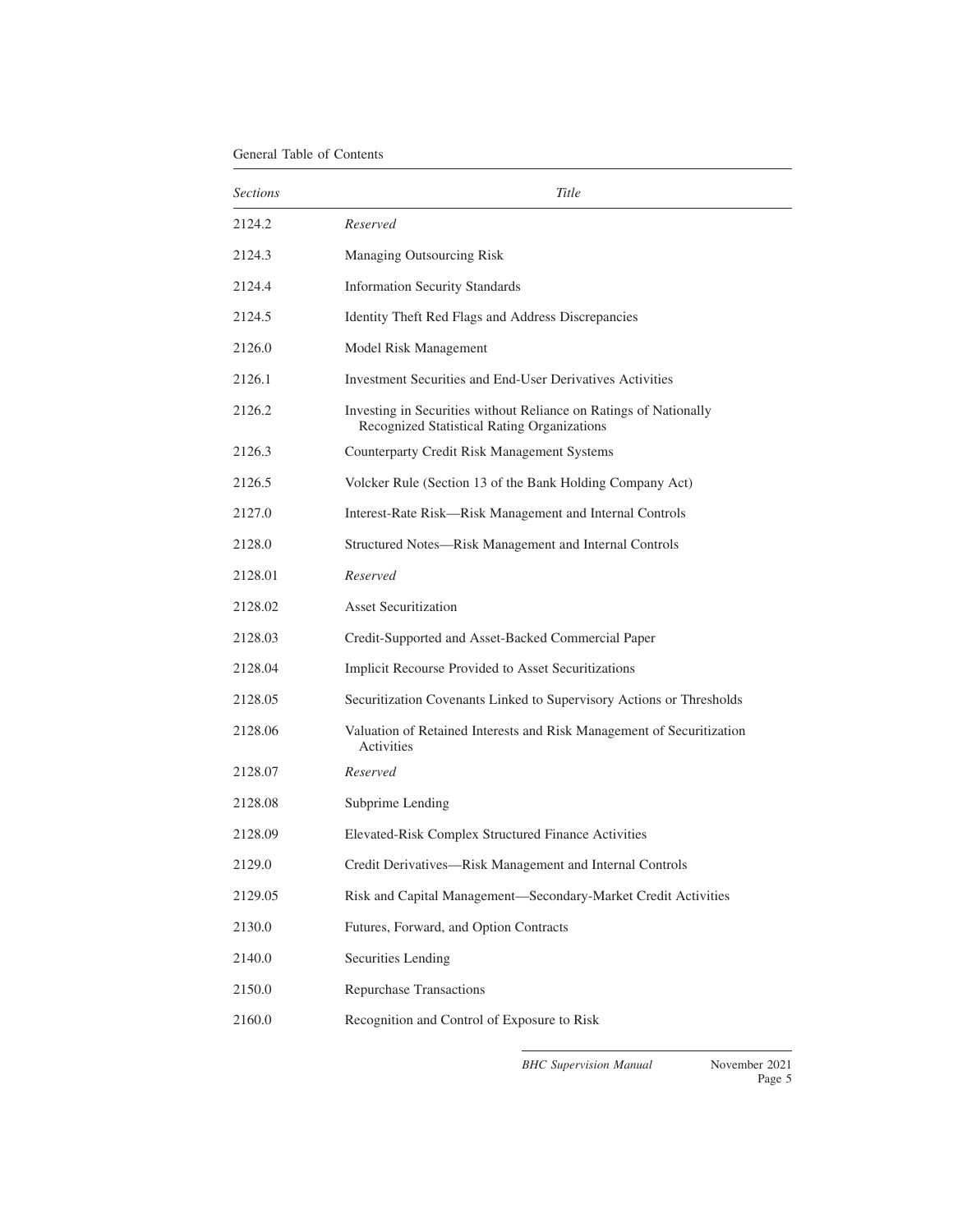<span id="page-5-0"></span>

| <b>Sections</b> | Title                                                                                                           |
|-----------------|-----------------------------------------------------------------------------------------------------------------|
| 2175.0          | Sale of Uninsured Annuities                                                                                     |
| 2178.0          | Support of Bank-Affiliated Investment Funds                                                                     |
| 2180.0          | Securities Activities in Overseas Markets                                                                       |
| 2187.0          | Violations of Federal Reserve Margin Regulations Resulting from<br>"Free-Riding" Schemes                        |
| 2220.3          | Note Issuance and Revolving Underwriting Credit Facilities                                                      |
| 2231.0          | Real Estate Appraisals and Evaluations                                                                          |
| 2240.0          | Guidelines for the Review and Classification of Troubled Real Estate Loans                                      |
| 2241.0          | Retail-Credit Classification                                                                                    |
| 2250.0          | Domestic and Other Reports to Be Submitted to the Federal Reserve                                               |
| 2260.0          | Venture Capital                                                                                                 |
| 2500.0          | Supervision of Savings and Loan Holding Companies                                                               |
| 3000            | <b>NONBANKING ACTIVITIES</b>                                                                                    |
| 3000.0          | Introduction to BHC Nonbanking and FHC Activities                                                               |
| 3001.0          | Section 2(c) of the BHC Act—Savings Bank Subsidiaries of BHCs Engaging in<br>Nonbanking Activities              |
| 3005.0          | Section $2(c)(2)(F)$ of the BHC Act—Credit Card Bank Exemption from the<br>Definition of a Bank                 |
| 3010.0          | Section $4(c)(i)$ and (ii) of the BHC Act—Exemptions from Prohibitions on<br><b>Acquiring Nonbank Interests</b> |
| 3020.0          | Section $4(c)(1)$ of the BHC Act—Investment in Companies Whose Activities<br>Are Incidental to Banking          |
| 3030.0          | Section $4(c)(2)$ and (3) of the BHC Act—Acquisition of DPC Shares, Assets, or<br><b>Real Estate</b>            |
| 3032.0          | Rental of Other Real Estate Owned Residential Property                                                          |
| 3040.0          | Section $4(c)(4)$ of the BHC Act—Interests in Nonbanking Organizations                                          |
| 3050.0          | Section 4(c)(5) of the BHC Act—Investments Under Section 5136 of the<br><b>Revised Statutes</b>                 |
| 3060.0          | Section $4(c)(6)$ and (7) of the BHC Act—Ownership of Shares in Any Nonbank<br>Company of 5 Percent or Less     |
| 3070.0          | Section $4(c)(8)$ of the BHC Act—Mortgage Banking                                                               |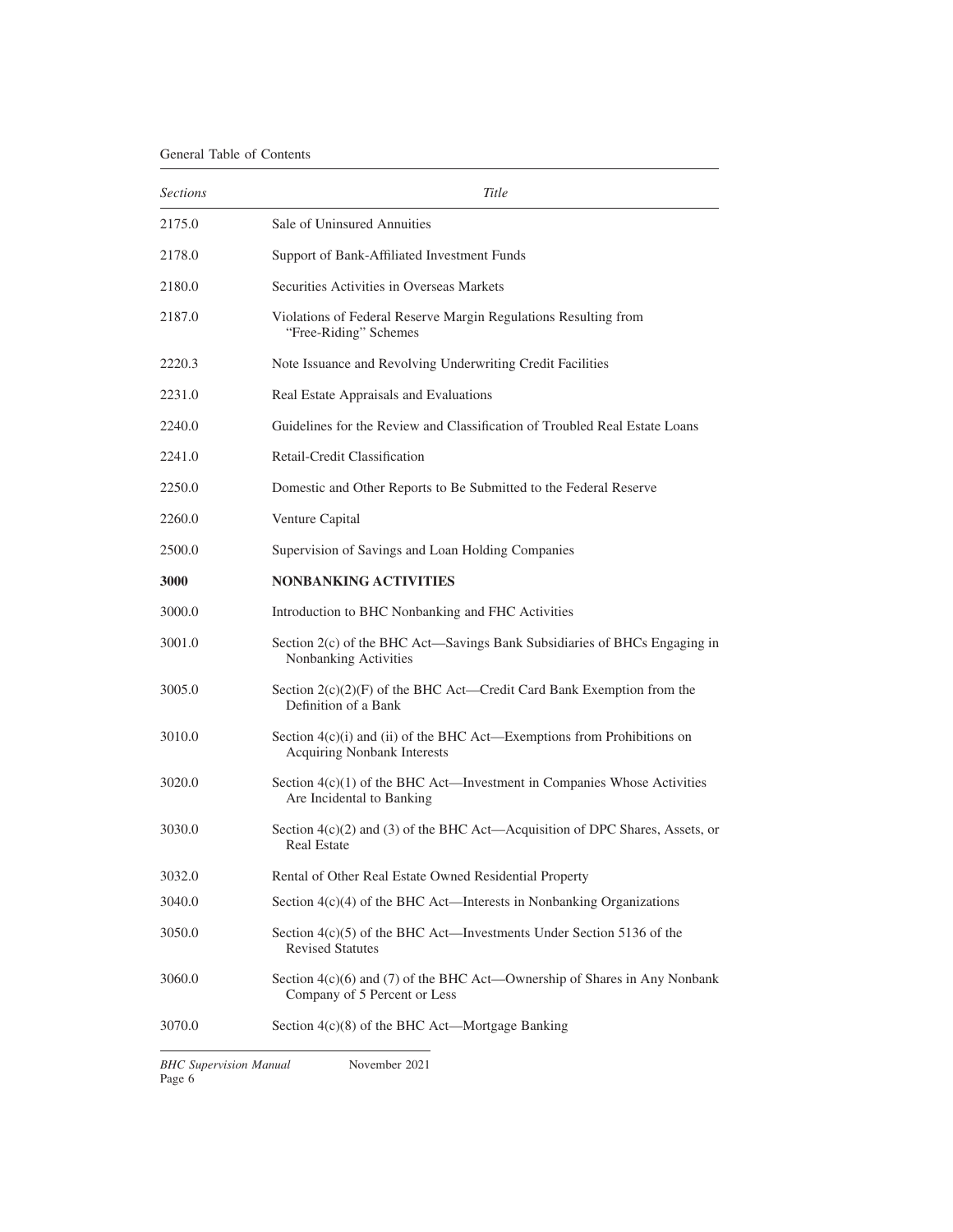| <i>Sections</i> | Title                                                                                                                                                    |
|-----------------|----------------------------------------------------------------------------------------------------------------------------------------------------------|
| 3070.3          | Nontraditional Mortgages-Associated Risks                                                                                                                |
| 3071.0          | Section 4(c)(8) of the BHC Act—Mortgage Banking— Derivative<br>Commitments to Originate and Sell Mortgage Loans                                          |
| 3072.0          | Section $4(c)(8)$ of the BHC Act—Activities Related to Extending Credit                                                                                  |
| 3072.8          | <b>Real Estate Settlement Services</b>                                                                                                                   |
| 3073.0          | Section 4(c)(8) of the BHC Act—Education-Financing Activities                                                                                            |
| 3080.0          | Section $4(c)(8)$ of the BHC Act—Servicing Loans                                                                                                         |
| 3084.0          | Section 4(c)(8) of the BHC Act—Asset-Management, Asset-Servicing,<br>and Collection Activities                                                           |
| 3090.0          | Section $4(c)(8)$ of the BHC Act—Receivables                                                                                                             |
| 3090.1          | Factoring                                                                                                                                                |
| 3090.2          | Accounts Receivable Financing                                                                                                                            |
| 3100.0          | Section $4(c)(8)$ of the BHC Act—Consumer Finance                                                                                                        |
| 3104.0          | Section $4(c)(8)$ of the BHC Act—Acquiring Debt in Default                                                                                               |
| 3105.0          | Section $4(c)(8)$ of the BHC Act—Credit Card Authorization and<br>Lost/Stolen Credit Card Reporting Services                                             |
| 3107.0          | Section 4(c)(8) of the BHC Act—Stand-Alone Inventory Inspection Services                                                                                 |
| 3110.0          | Section $4(c)(8)$ of the BHC Act—Industrial Banking                                                                                                      |
| 3111.0          | Section $4(c)(8)$ of the BHC Act—Acquisition of Savings Associations                                                                                     |
| 3120.0          | Section 4(c)(8) of the BHC Act—Trust Services                                                                                                            |
| 3130.0          | Section 4(c)(8) of the BHC Act—General Financial and Investment Advisory<br>Activities                                                                   |
| 3130.1          | Investment or Financial Advisers                                                                                                                         |
| 3130.2          | Reserved                                                                                                                                                 |
| 3130.3          | Advice on Mergers and Similar Corporate Structurings, Capital Structurings,<br>and Financing Transactions                                                |
| 3130.4          | Informational, Statistical Forecasting, and Advisory Services for Transactions<br>in Foreign Exchange and Swaps, Commodities, and Derivative Instruments |
| 3130.5          | Providing Educational Courses and Instructional Materials for Consumers on<br><b>Individual Financial Management Matters</b>                             |
| 3130.6          | Tax-Planning and Tax-Preparation Services                                                                                                                |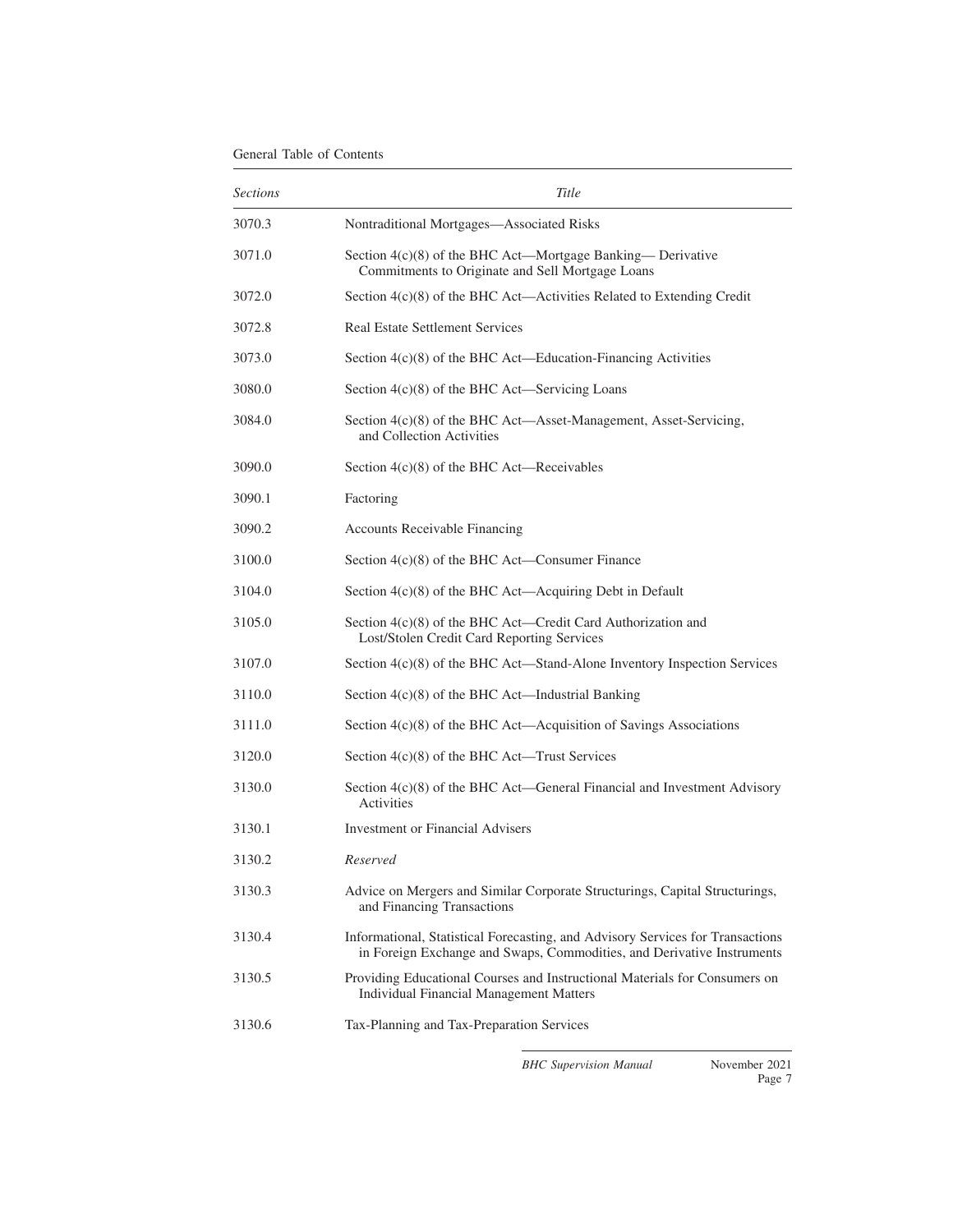| <i>Sections</i> | Title                                                                                                                 |
|-----------------|-----------------------------------------------------------------------------------------------------------------------|
| 3140.0          | Section 4(c)(8) of the BHC Act—Leasing Personal or Real Property                                                      |
| 3150.0          | Section 4(c)(8) of the BHC Act—Community Welfare Projects                                                             |
| 3160.0          | Section 4(c)(8) of the BHC Act—EDP Servicing Company                                                                  |
| 3160.1          | EDP Servicing—Network for the Processing and Transmission of Medical<br>Payment Data                                  |
| 3160.2          | Electronic Benefit Transfer, Stored-Value-Card, and Electronic Data<br><b>Interchange Services</b>                    |
| 3160.3          | Data Processing Activities: Obtaining Traveler's Checks and Postage Stamps<br>Using an ATM Card and Terminal          |
| 3160.4          | Providing Data Processing for ATM Distribution of Tickets, Gift Certificates,<br>Telephone Cards, and Other Documents |
| 3160.5          | <b>Engage in Transmitting Money</b>                                                                                   |
| 3165.1          | Support Services—Printing and Selling MICR-Encoded Items                                                              |
| 3170.0          | Section 4(c)(8) of the BHC Act—Insurance Agency Activities of Bank Holding<br>Companies                               |
| 3180.0          | Section $4(c)(8)$ of the BHC Act—Insurance Underwriters                                                               |
| 3190.0          | Section $4(c)(8)$ of the BHC Act—Courier Services                                                                     |
| 3200.0          | Section $4(c)(8)$ of the BHC Act—Management Consulting and Counseling                                                 |
| 3202.0          | Section $4(c)(8)$ of the BHC Act—Employee Benefits Consulting Services                                                |
| 3204.0          | Section $4(c)(8)$ of the BHC Act—Career Counseling                                                                    |
| 3210.0          | Section 4(c)(8) of the BHC Act—Money Orders, Savings Bonds, and<br>Traveler's Checks                                  |
| 3210.1          | Payment Instruments                                                                                                   |
| 3220.0          | Section 4(c)(8) of the BHC Act—Arranging Commercial Real Estate Equity<br>Financing                                   |
| 3230.0          | Section 4(c)(8) of the BHC Act—Agency Transaction Services for Customer<br>Investments (Securities Brokerage)         |
| 3230.05         | Securities Brokerage (Board Decisions)                                                                                |
| 3230.1          | Securities Brokerage in Combination with Investment Advisory Services                                                 |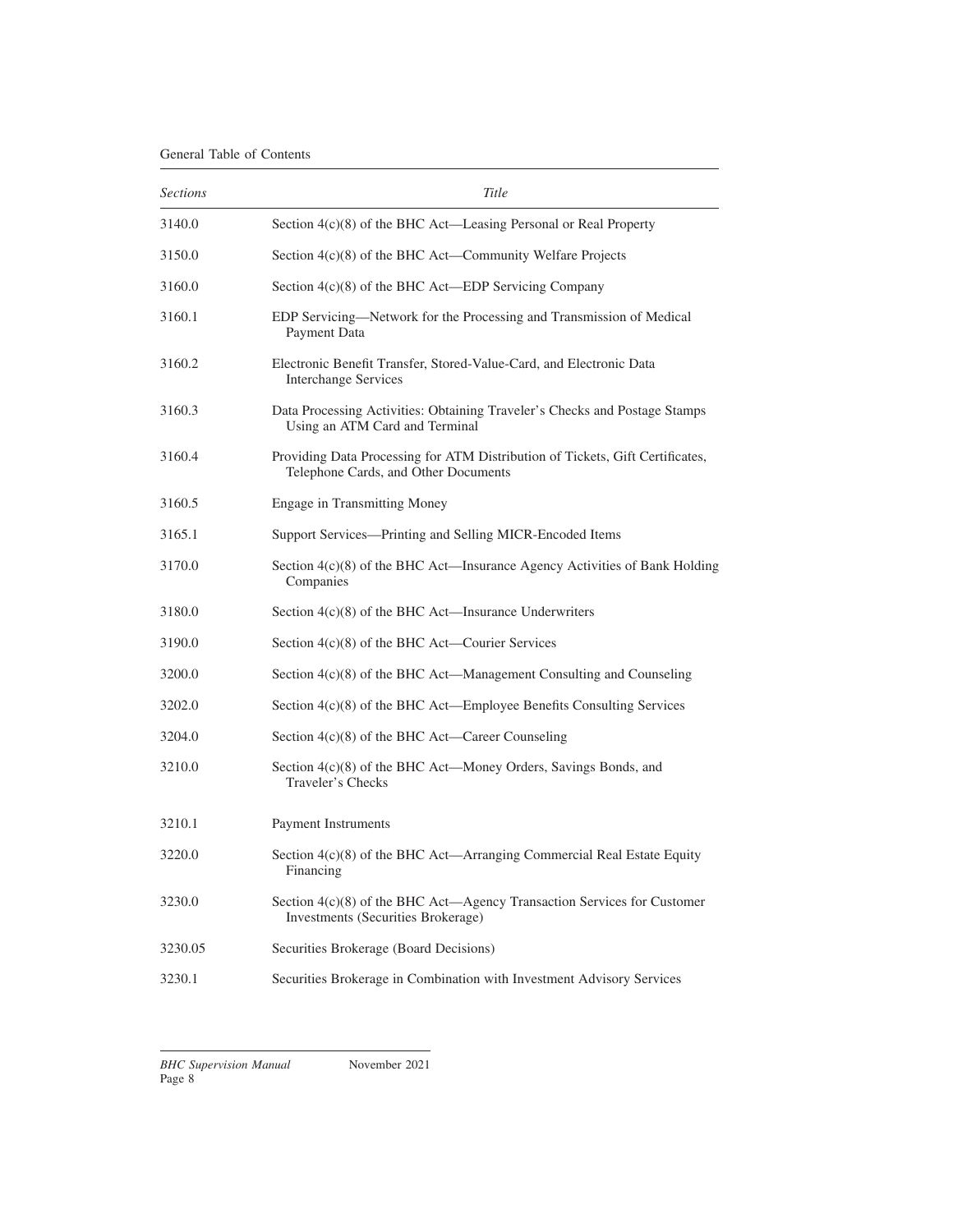| <i>Sections</i> | Title                                                                                                                                                            |
|-----------------|------------------------------------------------------------------------------------------------------------------------------------------------------------------|
| 3230.2          | Securities Brokerage with Discretionary Investment Management and<br><b>Investment Advisory Services</b>                                                         |
| 3230.3          | Offering Full Brokerage Services for Bank-Ineligible Securities                                                                                                  |
| 3230.4          | Private-Placement and Riskless-Principal Activities                                                                                                              |
| 3230.5          | Acting as a Municipal Securities Brokers' Broker                                                                                                                 |
| 3230.6          | Acting as a Conduit in Securities Borrowing and Lending                                                                                                          |
| 3240.0          | Section $4(c)(8)$ of the BHC Act—Underwriting and Dealing in<br>U.S. Obligations, Municipal Securities, and Money Market Instruments                             |
| 3250.0          | Section 4(c)(8) of the BHC Act—Agency Transactional Services<br>(Futures Commission Merchants and Futures Brokerage)                                             |
| 3251.0          | 4(c)(8) Agency Transactional Services—FCM Board Orders                                                                                                           |
| 3255.0          | Section $4(c)(8)$ of the BHC Act—Agency Transactional Services for<br><b>Customer Investments</b>                                                                |
| 3260.0          | Section $4(c)(8)$ of the BHC Act—Investment Transactions as Principal                                                                                            |
| 3270.0          | Section 4(c)(8) of the BHC Act—Real Estate and Personal Property Appraising                                                                                      |
| 3320.0          | Section $4(c)(8)$ of the BHC Act—Check-Guaranty and<br><b>Check-Verification Services</b>                                                                        |
| 3330.0          | Section $4(c)(8)$ of the BHC Act—Operating a Collection Agency                                                                                                   |
| 3340.0          | Section $4(c)(8)$ of the BHC Act—Operating a Credit Bureau                                                                                                       |
| 3500.0          | Prohibitions Against Tying Arrangements                                                                                                                          |
| 3510.0          | Sections $4(c)(9)$ and $2(h)$ of the BHC Act—Nonbanking Activities of Foreign<br><b>Banking Organizations</b>                                                    |
| 3520.0          | Section $4(c)(10)$ of the BHC Act—Grandfather Exemption from Section 4                                                                                           |
| 3530.0          | for BHCs Which Are Banks<br>Section 4(c)(11) of the BHC Act—Authorization for BHCs to Reorganize<br>Share Ownership Held on the Basis of Any Section 4 Exemption |
| 3540.0          | Section 4(c)(12) of the BHC Act—Ten-Year Exemption from Section 4 of<br>the BHC Act                                                                              |
| 3550.0          | Section 4(c)(13) of the BHC Act—International Activities of Bank Holding<br>Companies                                                                            |
| 3560.0          | Section 4(c)(14) of the BHC Act—Export Trading Companies                                                                                                         |
| 3600.0          | Permissible Activities by Board Order                                                                                                                            |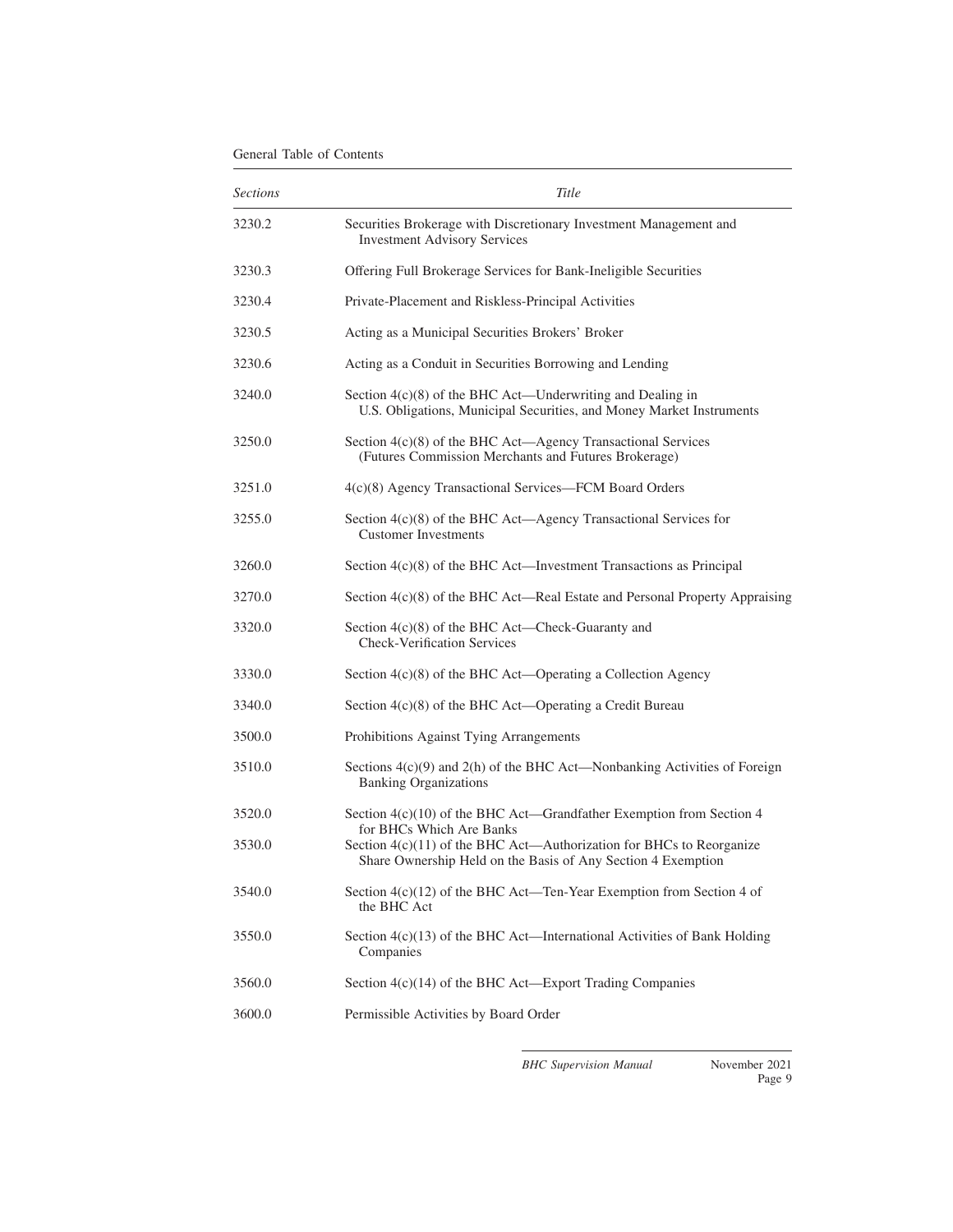| <b>Sections</b>       | Title                                                                                                                                                |
|-----------------------|------------------------------------------------------------------------------------------------------------------------------------------------------|
| 3600.1                | Operating a "Pool Reserve Plan"                                                                                                                      |
| $3600.2-$<br>3600.4   | Reserved                                                                                                                                             |
| 3600.5                | Engaging in Banking Activities via Foreign Branches                                                                                                  |
| 3600.6                | Operating a Securities Exchange                                                                                                                      |
| 3600.7                | Acting as a Certification Authority for Digital Signatures                                                                                           |
| 3600.8                | Private Limited Investment Partnerships                                                                                                              |
| $3600.9 -$<br>3600.12 | Reserved                                                                                                                                             |
| 3600.13               | <b>FCM</b> Activities                                                                                                                                |
| 3600.14-<br>3600.16   | Reserved                                                                                                                                             |
| 3600.17               | <b>Insurance Activities</b>                                                                                                                          |
| 3600.18-<br>3600.20   | Reserved                                                                                                                                             |
| 3600.21               | Underwriting and Dealing                                                                                                                             |
| 3600.22               | Reserved                                                                                                                                             |
| 3600.23               | Issuance and Sale of Mortgage-Backed Securities Guaranteed by GNMA                                                                                   |
| 3600.24               | Sales-Tax Refund Agent and Cashing U.S. Dollar Payroll Checks                                                                                        |
| 3600.25               | Providing Government Services                                                                                                                        |
| 3600.26               | Real Estate Settlement through a Permissible Title Insurance Agency                                                                                  |
| 3600.27               | Providing Administrative and Certain Other Services to Mutual Funds                                                                                  |
| 3600.28               | Developing Broader Marketing Plans and Advertising and Sales Literature for<br><b>Mutual Funds</b>                                                   |
| 3600.29               | Providing Employment Histories to Third Parties                                                                                                      |
| 3600.30               | Real Estate Title Abstracting                                                                                                                        |
| 3610.1                | Section 4(c)(8) of the BHC Act—Board Staff Legal Interpretation—Financing<br>Customers' Commodity Purchase and Forward Sales                         |
| 3610.2                | Section 4(c)(8) of the BHC Act—Board Legal Staff Interpretation—Certain<br>Volumetric-Production-Payment Transactions Involving Physical Commodities |
| 3700.0                | Impermissible Activities                                                                                                                             |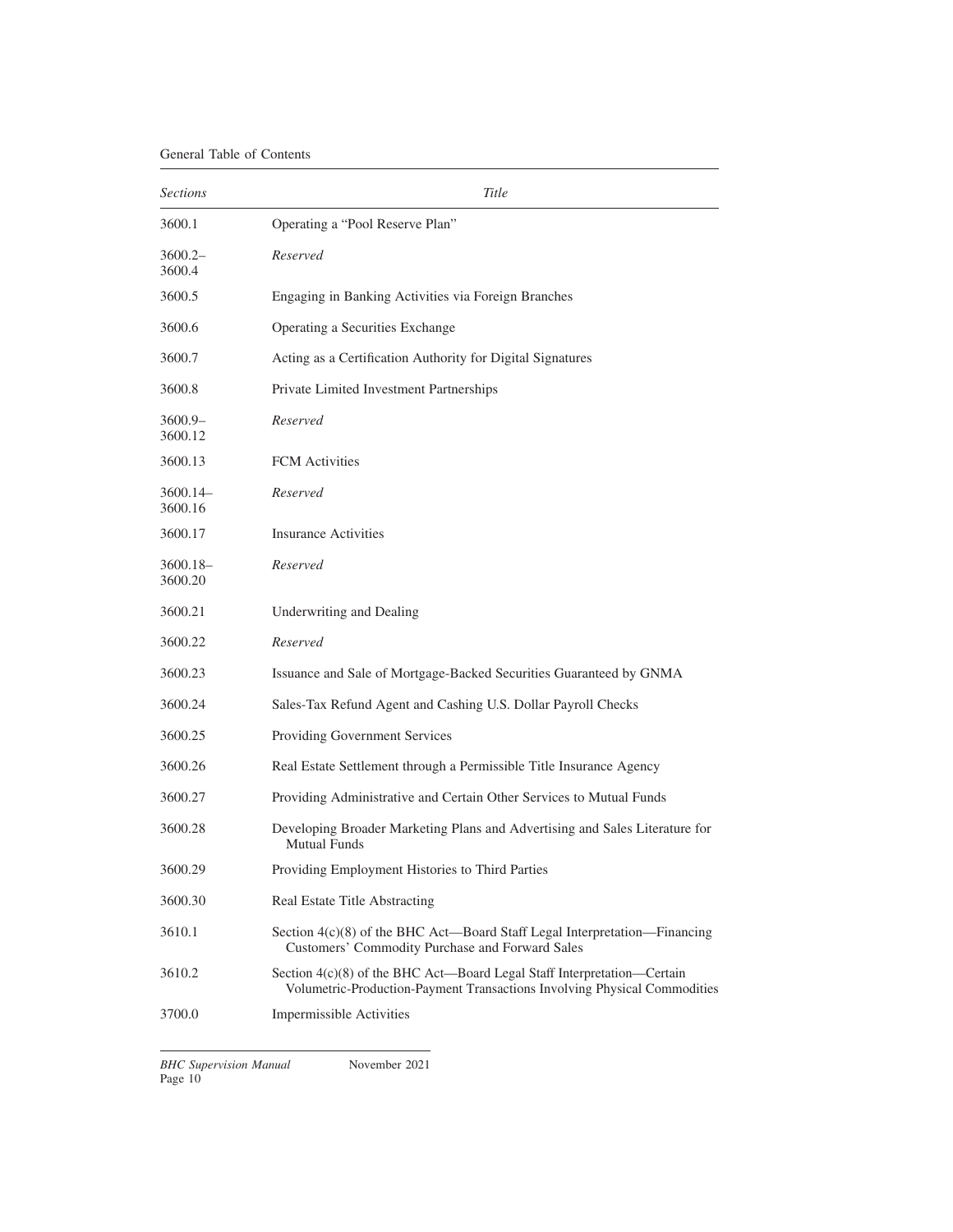| <b>Sections</b> | Title                                                                                                                |
|-----------------|----------------------------------------------------------------------------------------------------------------------|
| 3700.1          | Land Investment and Development                                                                                      |
| 3700.2          | <b>Insurance Activities</b>                                                                                          |
| 3700.3          | Real Estate Brokerage and Syndication                                                                                |
| 3700.4          | General Management Consulting                                                                                        |
| 3700.5          | Property Management                                                                                                  |
| 3700.6          | <b>Travel Agencies</b>                                                                                               |
| 3700.7          | Providing Credit Ratings on Bonds, Preferred Stock, and Commercial Paper                                             |
| 3700.8          | Acting as a Specialist in Foreign-Currency Options on a Securities Exchange                                          |
| 3700.9          | Design and Assembly of Hardware for Processing or Transmission of Banking<br>and Economic Data                       |
| 3700.10         | <b>Armored Car Services</b>                                                                                          |
| 3700.11         | Computer Output Microfilm Service                                                                                    |
| 3700.12         | Clearing Securities Options and Other Financial Instruments for the Accounts<br>of Professional Floor Traders        |
| 3900.0          | Section 4(k) of the BHC Act—Financial Holding Companies                                                              |
| 3901.0          | U.S. Bank Holding Companies Operating as Financial Holding Companies                                                 |
| 3903.0          | Foreign Banks Operating as Financial Holding Companies                                                               |
| 3905.0          | Permissible Activities for FHCs                                                                                      |
| 3906.0          | Disease Management and Mail-Order Pharmacy Activities                                                                |
| 3907.0          | Merchant Banking                                                                                                     |
| 3909.0          | Supervisory Guidance on Equity Investment and Merchant Banking Activities<br>(Section 4(k) of the BHC Act)           |
| 3910.0          | Acting as a Finder                                                                                                   |
| 3912.0          | To Acquire, Manage, and Operate Defined Benefit Pension Plans in the<br>United Kingdom (Section 4(k) of the BHC Act) |
| 3920.0          | Limited Physical-Commodity-Trading Activities                                                                        |
| 3950.0          | Insurance Sales Activities and Consumer Protection in Sales of Insurance                                             |
| 3980.0          | Establishment of an Intermediate Holding Company                                                                     |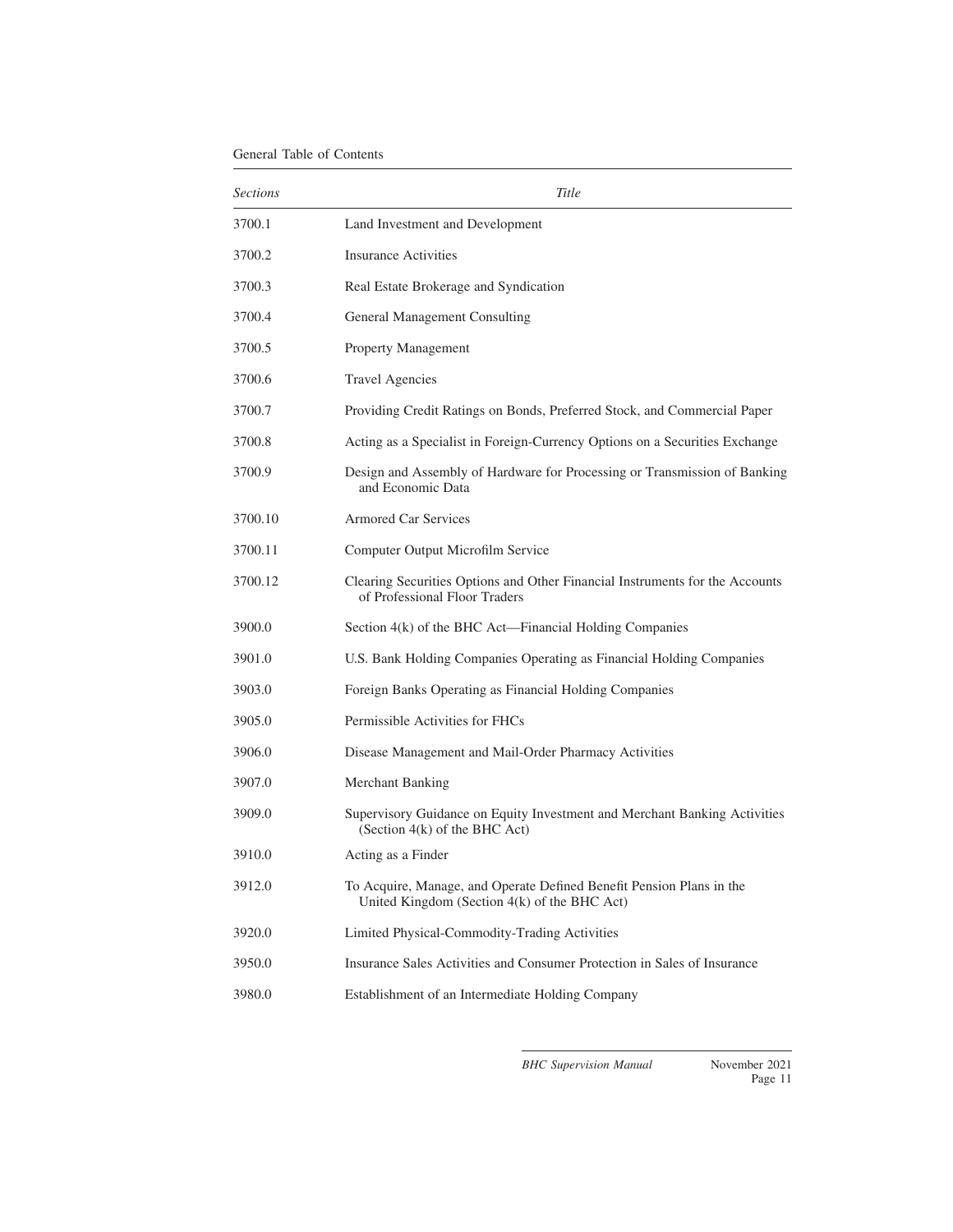<span id="page-11-0"></span>

| <b>Sections</b>     | Title                                                                                                                               |
|---------------------|-------------------------------------------------------------------------------------------------------------------------------------|
| 4000                | <b>FINANCIAL ANALYSIS</b>                                                                                                           |
| 4000.0              | Financial Factors-Introduction                                                                                                      |
| 4010.0              | Parent Only: Debt-Servicing Capacity—Cash Flow                                                                                      |
| 4010.1              | Leverage                                                                                                                            |
| 4010.2              | Liquidity                                                                                                                           |
| 4020.0              | <b>Banks</b>                                                                                                                        |
| 4020.1              | <b>Banks: Capital</b>                                                                                                               |
| 4020.2              | <b>Banks: Asset Quality</b>                                                                                                         |
| 4020.3              | <b>Banks: Earnings</b>                                                                                                              |
| 4020.4              | <b>Banks:</b> Liquidity                                                                                                             |
| 4020.5              | <b>Banks: Summary Analysis</b>                                                                                                      |
| 4020.6-<br>4020.8   | Reserved                                                                                                                            |
| 4020.9              | Supervision Standards for De Novo State Member Banks of Bank Holding<br>Companies                                                   |
| 4030.0              | <b>Nonbanks</b>                                                                                                                     |
| 4030.1              | Nonbanks: Credit Extending-Classifications                                                                                          |
| 4030.2              | Nonbanks: Credit Extending-Earnings                                                                                                 |
| 4030.3              | Nonbanks: Credit Extending-Leverage                                                                                                 |
| 4030.4              | Nonbanks: Credit Extending-Reserves                                                                                                 |
| 4040.0              | Nonbanks: Noncredit Extending                                                                                                       |
| 4050.0              | Nonbanks: Noncredit Extending-Service Charters                                                                                      |
| 4060.0              | Consolidated-Earnings                                                                                                               |
| 4060.1              | Consolidated: Asset Quality                                                                                                         |
| $4060.2-$<br>4060.7 | Reserved                                                                                                                            |
| 4060.8              | Overview of Asset-Backed Commercial Paper Programs                                                                                  |
| 4060.9              | Consolidated Capital Planning Processes—Payment of Dividends, Stock<br>Redemptions, and Stock Repurchases at Bank Holding Companies |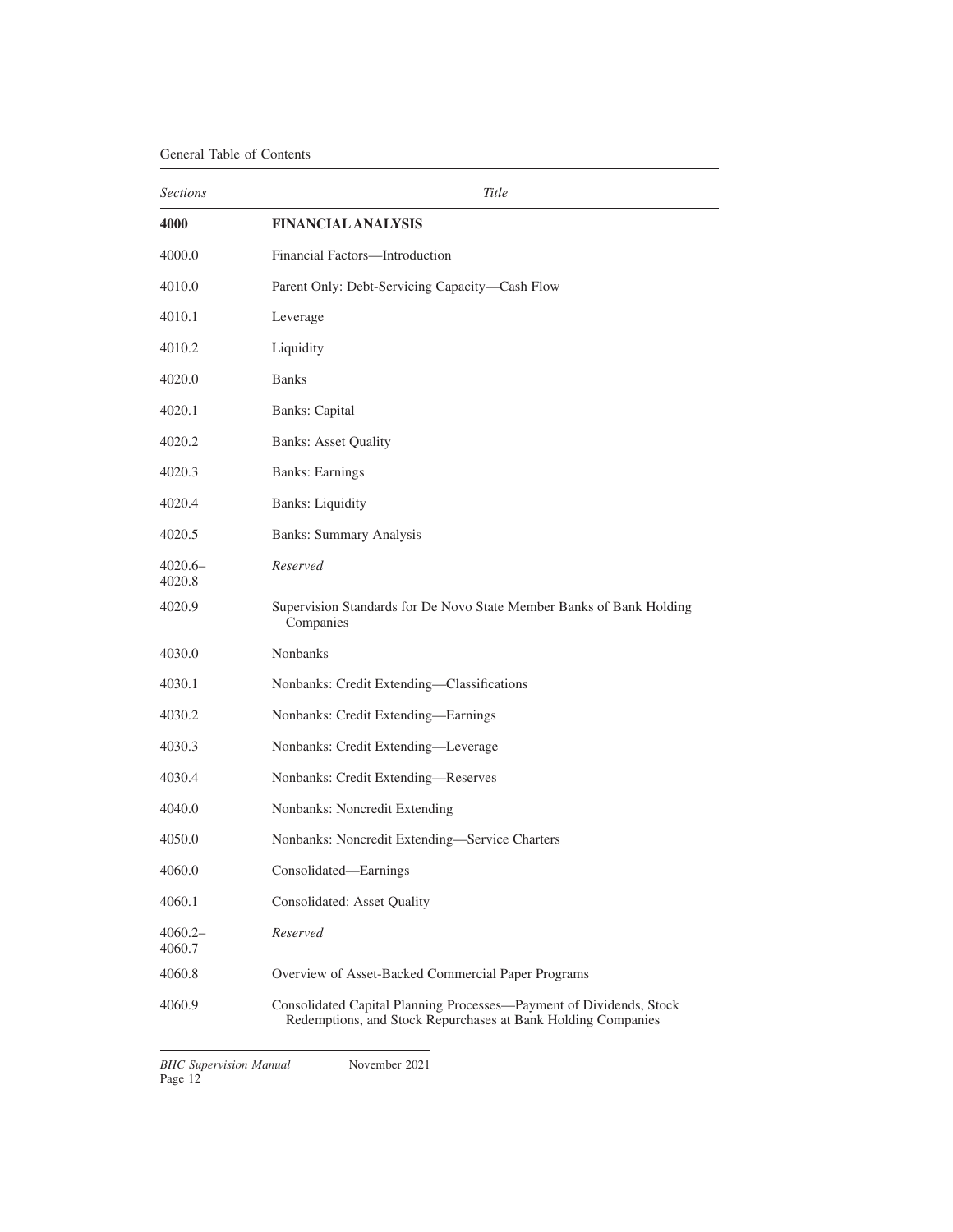<span id="page-12-0"></span>

| <i>Sections</i>     | Title                                                                                                                             |
|---------------------|-----------------------------------------------------------------------------------------------------------------------------------|
| $4061.0-$<br>4065.0 | Reserved                                                                                                                          |
| 4066.0              | Consolidated—Funding and Liquidity Risk Management                                                                                |
| $4067.0-$<br>4089.0 | Reserved                                                                                                                          |
| 4090.0              | <b>Country Risk</b>                                                                                                               |
| 5000                | <b>BHC INSPECTION PROGRAM</b>                                                                                                     |
| 5000.0              | BHC Inspection Program—General                                                                                                    |
| 5010.0              | Procedures for Inspection Report Preparation— Inspection Report References                                                        |
| 5010.1              | General Instructions to FR 1225                                                                                                   |
| 5010.2              | Cover                                                                                                                             |
| 5010.3              | Page i—Table of Contents                                                                                                          |
| 5010.4              | Core Page 1—Examiner's Comments and Matters Requiring Special<br><b>Board Attention</b>                                           |
| 5010.5              | Core Page 2—Scope of Inspection and Abbreviations                                                                                 |
| 5010.6              | Core Page 3—Analysis of Financial Factors                                                                                         |
| 5010.7              | Core Page 4-Audit Program                                                                                                         |
| 5010.8<br>5010.9    | Appendix Page 5—Parent Company Comparative Balance Sheet<br>Appendix Page 6—Comparative Statement of Income and Expenses (Parent) |
| 5010.10             | Appendix Page 7—Consolidated Classified and Special Mention Assets                                                                |
| 5010.11             | Appendix Page 8—Consolidated Comparative Balance Sheet                                                                            |
| 5010.12             | Appendix Page 9—Comparative Consolidated Statement of Income and<br>Expenses                                                      |
| 5010.13             | Capital Structure                                                                                                                 |
| 5010.14             | Page-Policies and Supervision                                                                                                     |
| 5010.15             | Page-Violations                                                                                                                   |
| 5010.16             | Page-Other Matters                                                                                                                |
| 5010.17             | Page-Classified Assets and Capital Ratios of Subsidiary Banks                                                                     |
| 5010.18             | Page-Organization Chart                                                                                                           |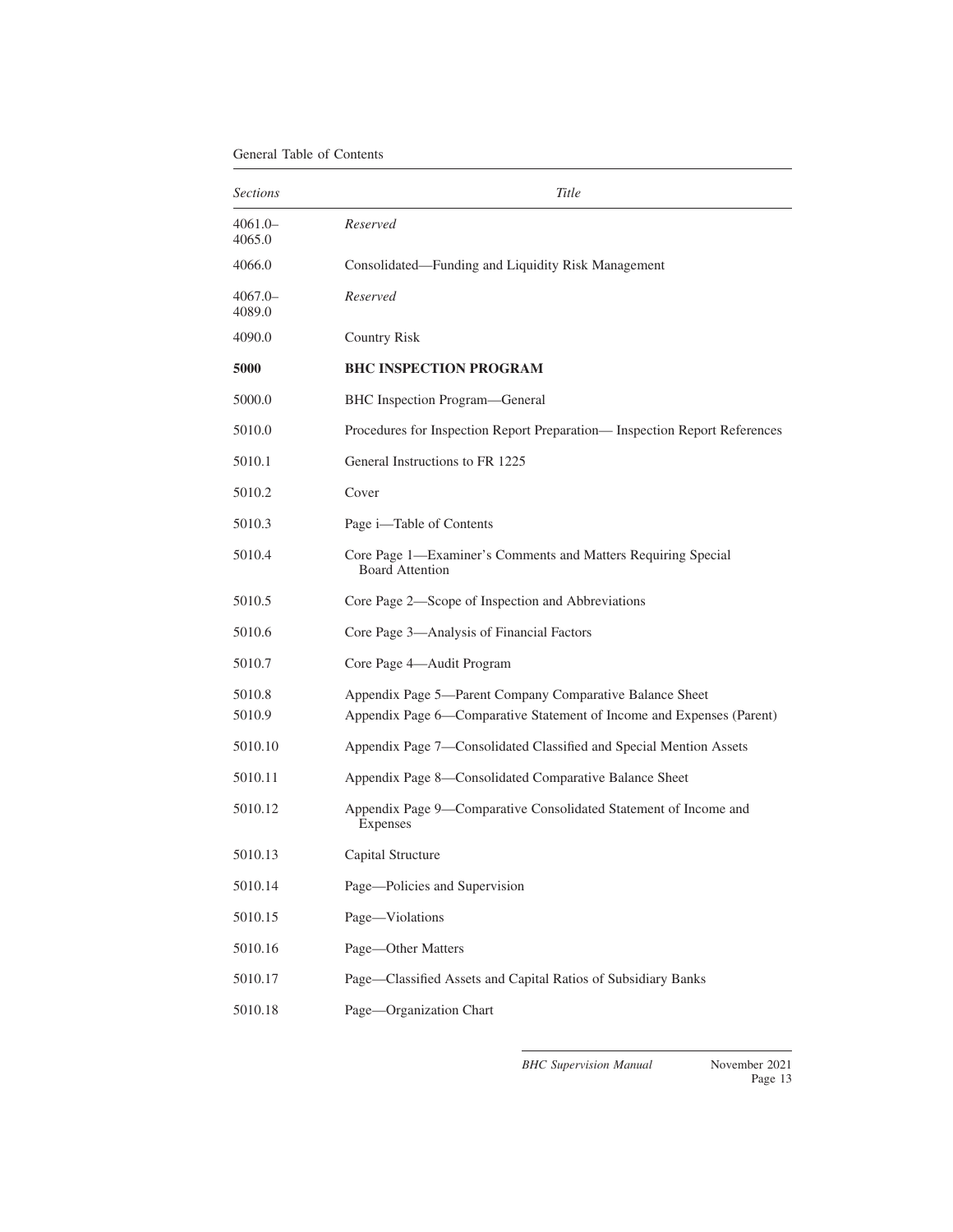| <i>Sections</i> | Title                                                           |
|-----------------|-----------------------------------------------------------------|
| 5010.19         | Page-History and Structure                                      |
| 5010.20         | Page-Investment in and Advances to Subsidiaries                 |
| 5010.21         | Page—Commercial Paper (Parent)                                  |
| 5010.22         | Page—Lines of Credit (Parent)                                   |
| 5010.23         | Page-Questions on Commercial Paper and Lines of Credit (Parent) |
| 5010.24         | Page-Contingent Liabilities and Other Accounts                  |
| 5010.25         | Page—Statement of Changes in Stockholders' Equity (Parent)      |
| 5010.26         | Page—Income from Subsidiaries                                   |
| 5010.27         | Page-Cash Flow Statement (Parent)                               |
| 5010.28         | Page-Parent Company Liquidity Position                          |
| 5010.29         | Page—Classified Parent Company and Nonbank Assets               |
| 5010.30         | Page-Bank Subsidiaries                                          |
| 5010.31         | Page-Nonbank Subsidiary                                         |
| 5010.32         | Page-Nonbank Subsidiary Financial Statements                    |
| 5010.33         | Page—Fidelity and Other Indemnity Insurance                     |
| 5010.34         | Reserved                                                        |
| 5010.35         | Page—Other Supervisory Issues                                   |
| 5010.36         | Page-Extensions of Credit to BHC Officials                      |
| 5010.37         | Page—Interest Rate Sensitivity—Assets and Liabilities           |
| 5010.38         | Treasury Activities/Capital Markets                             |
| 5010.39         | Reserved                                                        |
| 5010.40         | Confidential Page A-Principal Officers and Directors            |
| 5010.41         | Confidential Page B- Condition of BHC                           |
| 5010.42         | Confidential Page C-Liquidity and Debt Information              |
| 5010.43         | Confidential Page D-Administrative and Other Matters            |
| 5020.1          | Bank Subsidiary (FR 1241)                                       |